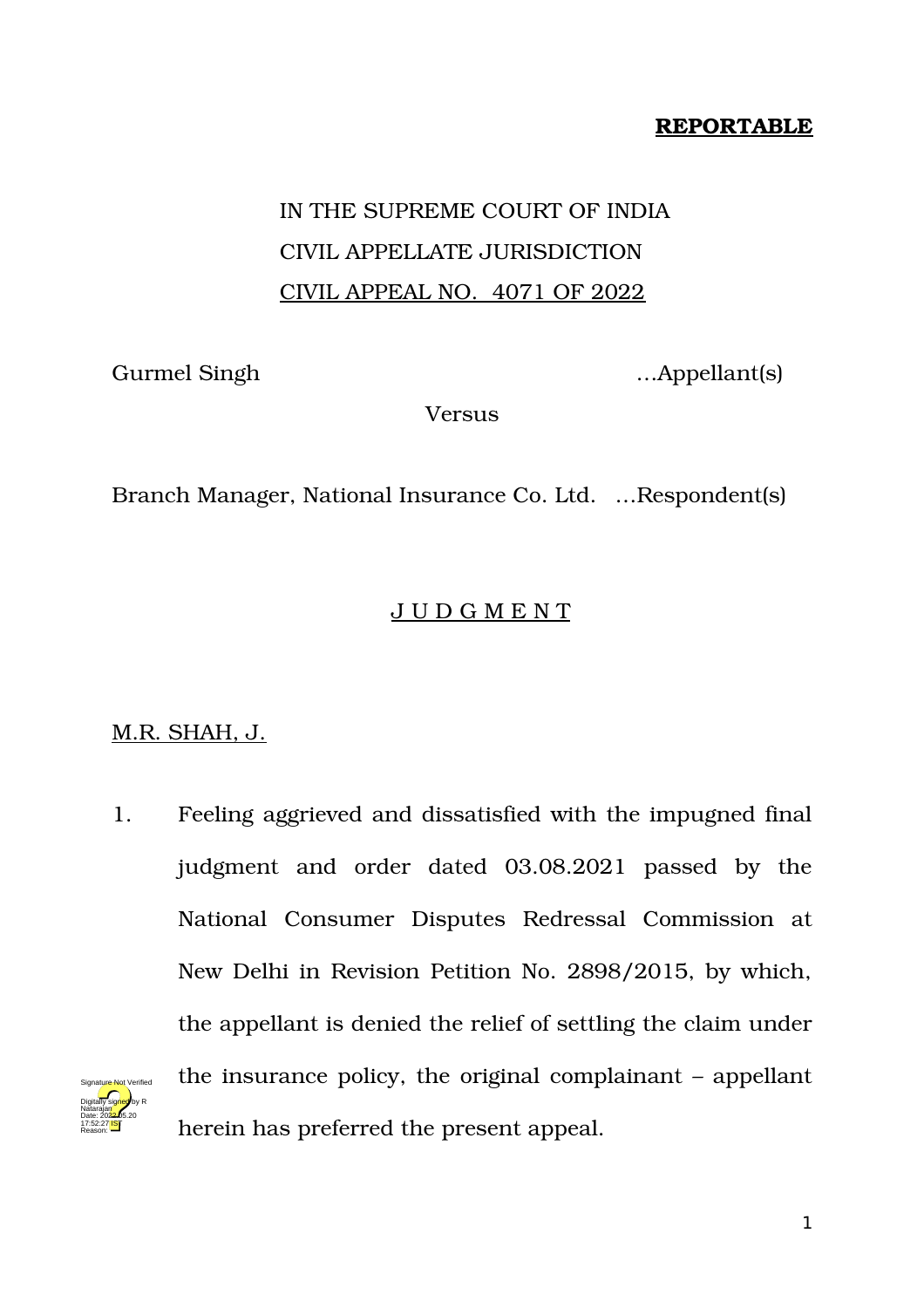2. That the appellant herein – original complainant was the registered owner of the Truck bearing No. CG-04-JC-4984. The said vehicle was insured with the respondent herein – insurance company for the period from 22.08.2012 to 21.08.2013. The appellant also paid a sum of Rs. 28,880/ to the respondent towards premium. On 23-24.03.2013 in the midnight, the said vehicle was stolen. A FIR was immediately lodged in the Police Station Kumhari, which was registered as FIR No. 57/13. On the same day, the complainant also informed the insurance company as well as the Regional Transport Office (RTO) regarding the theft of the Truck. That after giving information regarding theft, the appellant submitted all the documents sought by the insurance company, but the insurance company failed to settle the claim. That being aggrieved by the delay in settling the claim, the appellant filed the consumer complaint No. 200/2013 before the District Consumer Disputes Redressal Commission, Durg, Chhattisgarh. The District Consumer Disputes Redressal Commission disposed of the said complaint vide order dated 03.12.2013 with the direction that the appellant herein would furnish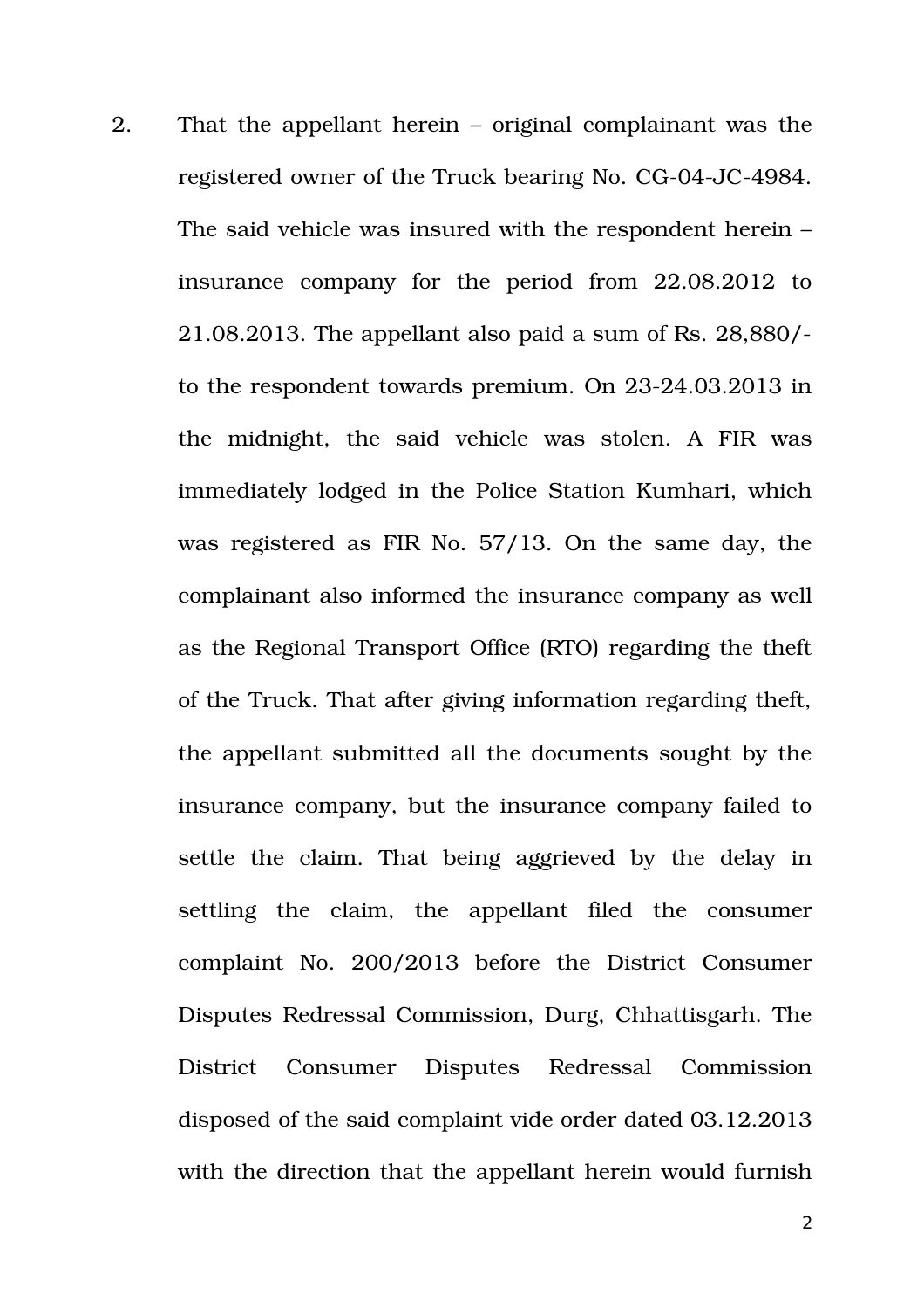duplicate certified copy of the certificate of registration of Truck to the insurance company within a month and that the insurance company within a month after receiving the same would settle the claim as per the terms and conditions of the insurance policy. It is the case on behalf of the appellant that in compliance of the order passed by the District Consumer Disputes Redressal Commission, the appellant submitted an application before the RTO for obtaining duplicate certified copy of the certificate of registration of the Truck in question. However, RTO denied to issue duplicate certified copy of the certificate of registration on the ground that due to the report of the theft of the Truck, the details regarding registration certificate on the computer has been locked. Therefore, the RTO refused to issue the duplicate certified copy of the certificate of registration of the Truck. Thereafter, the appellant – original complainant submitted an application before the insurance company along with photocopy of the certificate of registration and registration particulars, as provided by the RTO. Despite the above, the claim was not settled and therefore, the appellant filed a fresh consumer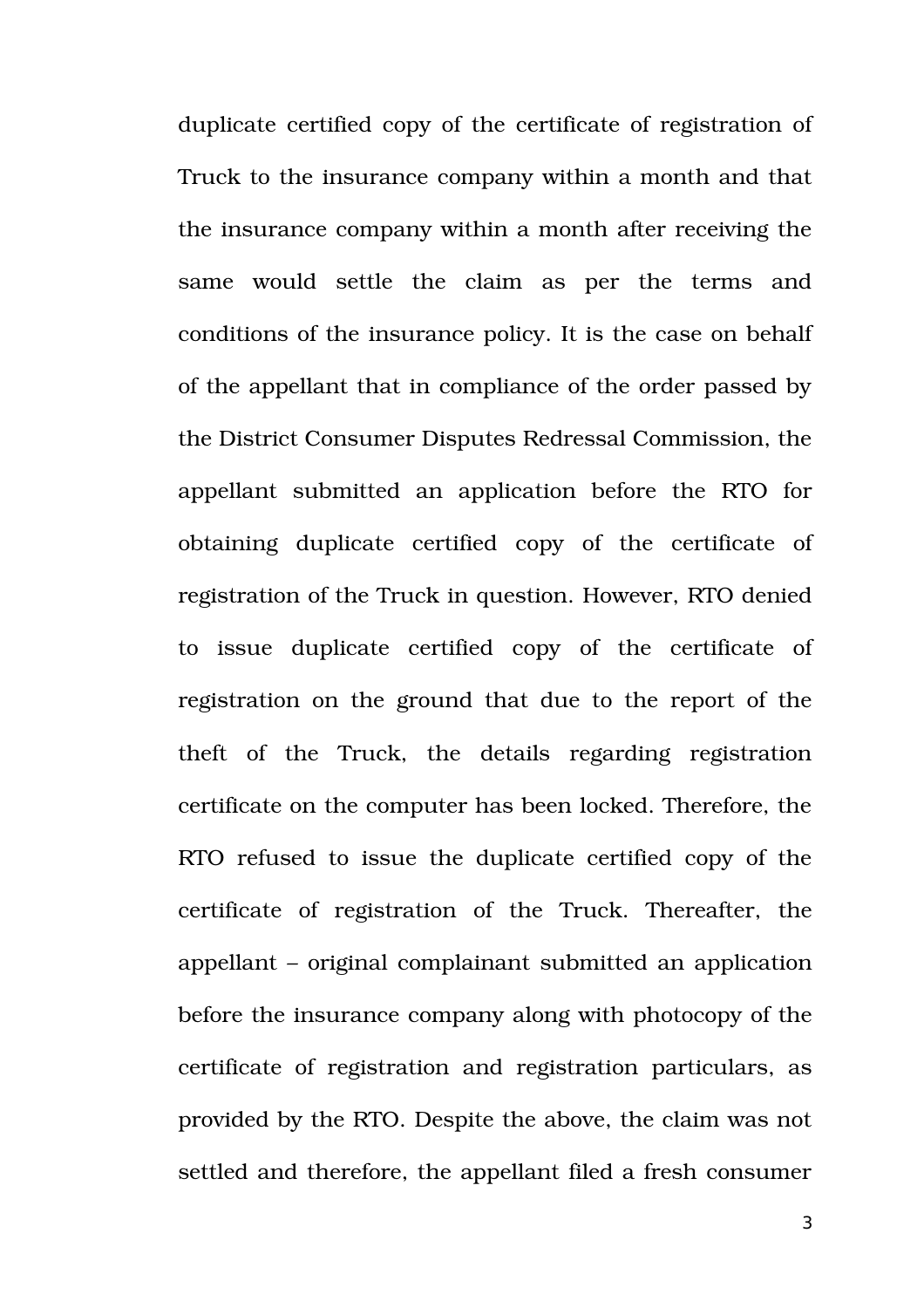complaint bearing No. 179/2014 before the District Consumer Disputes Redressal Commission, Durg, Chhattisgarh. That the said District Commission vide order dated 23.01.2015 dismissed the said complaint by observing that as the appellant had not filed the relevant documents for settlement of claim therefore, the nonsettlement of the claim cannot be said to be deficiency in service. The order passed by the District Commission has been confirmed by the State Commission and thereafter, by the National Consumer Disputes Redressal Commission by the impugned judgment and order.

- 3. We have heard Shri Anand Shankar Jha, learned counsel appearing on behalf of the appellant and Mrs. Hetu Arora Sethi, learned counsel appearing on behalf of the respondent – insurance company.
- 4. It is not in dispute that the vehicle belonging to the appellant was insured with the respondent – insurance company. It is also not in dispute that the same was valid for the period between 22.08.2012 to 21.08.2013. It is also not in dispute that the appellant herein paid a sum of Rs. 28,880/- to the respondent towards premium. It is also not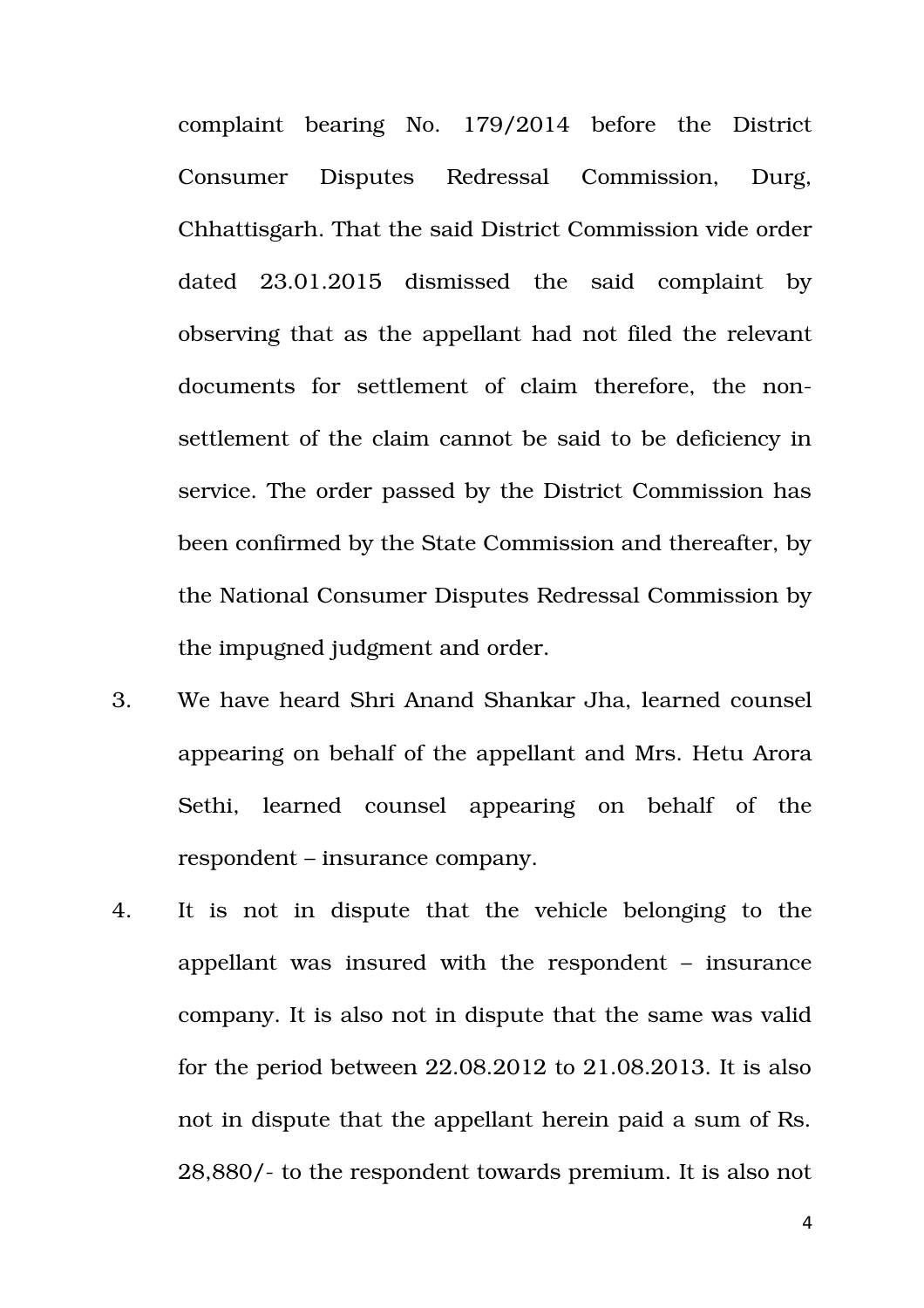in dispute that the insured vehicle was stolen for which a FIR has been registered in the Police Station Kumhari on the very day on which the vehicle was stolen. Immediately on the very same day, the appellant informed the insurance company as well as RTO regarding the theft of the Truck. The appellant also produced the photocopy of the certificate of registration and the registration particulars as provided by the RTO. However, the appellant could not produce either the original certificate of registration or the duplicate certified copy of certificate of registration of the Truck. When the appellant applied for the duplicate certified copy of the certificate of registration, the RTO denied to issue the duplicate certified copy on the ground that in view of information/report regarding theft of the vehicle, which has been registered with the RTO, the details regarding registration certificate on the computer has been locked. The insurance claim has not been settled mainly on the ground that the appellant has not produced either the original certificate of registration or even the duplicate certified copy of certificate of registration issued by the RTO. However, the appellant did produce photocopy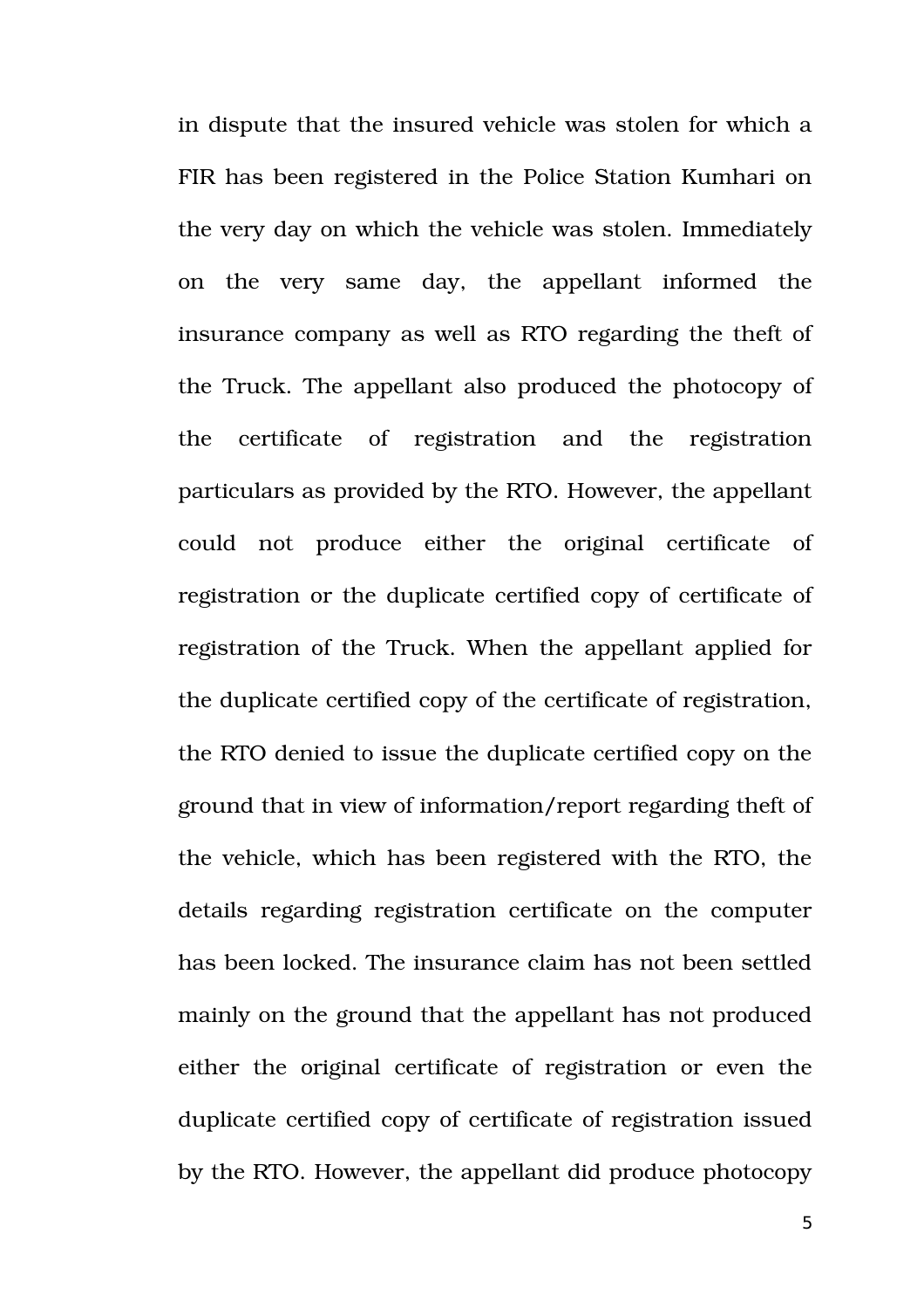of certificate of registration and other registration particulars as provided by the RTO. Even, at the time of taking the insurance policy and getting the insurance, the insurance company must have received the copy of the certificate of registration. Therefore, the appellant had tried his best to get the duplicate certified copy of certificate of registration of the Truck. However, because of the report of theft of the Truck, the details of registration on the computer have been locked and the RTO has refused to issue the duplicate certified copy of registration. Therefore, in the facts and circumstance of the case, when the appellant had produced the photocopy of certificate of registration and the registration particulars as provided by the RTO, solely on the ground that the original certificate of registration (which has been stolen) is not produced, nonsettlement of claim can be said to be deficiency in service. Therefore, the appellant has been wrongly denied the insurance claim.

4.1 In the present case, the insurance company has become too technical while settling the claim and has acted arbitrarily. The appellant has been asked to furnish the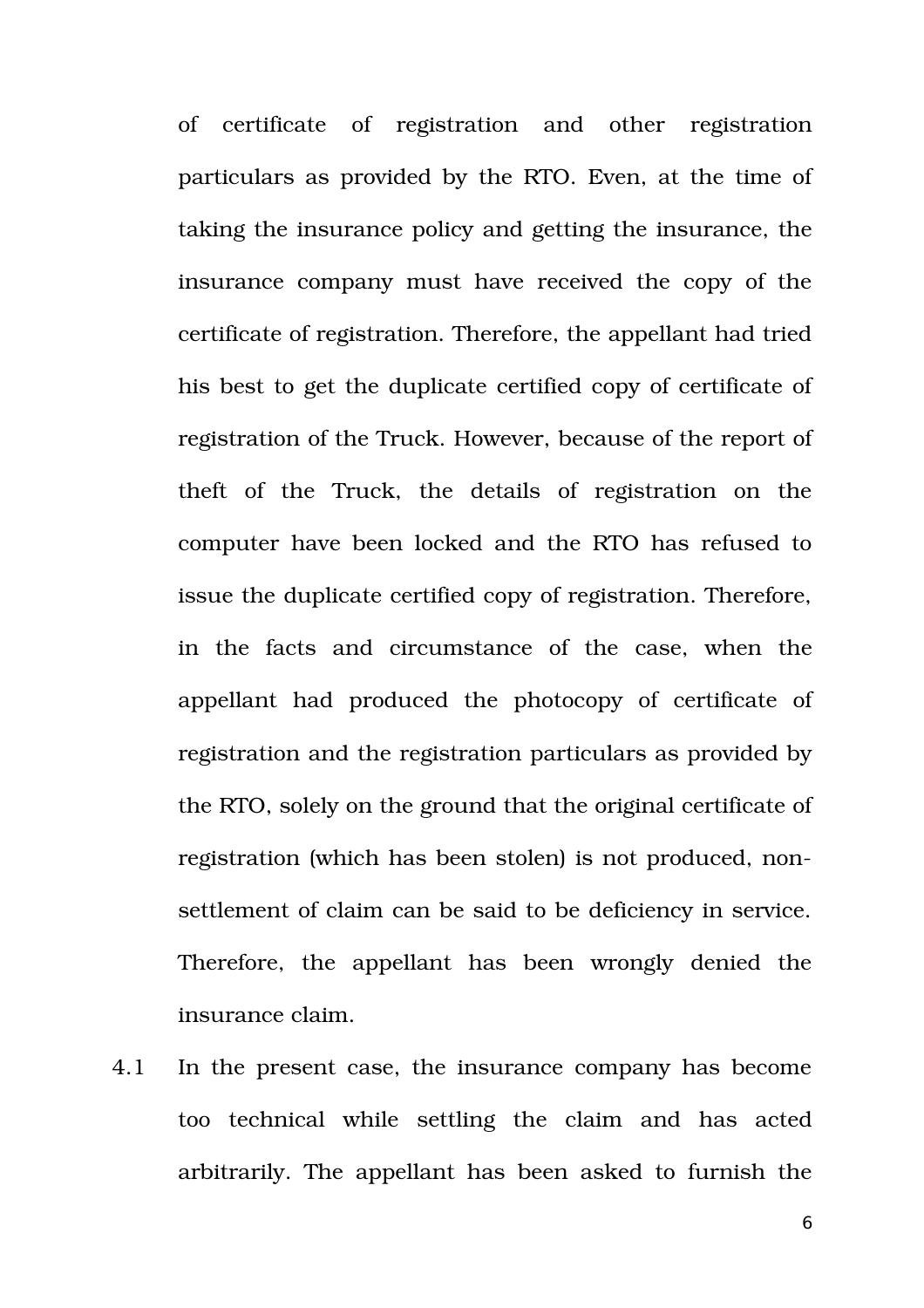documents which were beyond the control of the appellant to procure and furnish. Once, there was a valid insurance on payment of huge sum by way of premium and the Truck was stolen, the insurance company ought not to have become too technical and ought not to have refused to settle the claim on non-submission of the duplicate certified copy of certificate of registration, which the appellant could not produce due to the circumstances beyond his control. In many cases, it is found that the insurance companies are refusing the claim on flimsy grounds and/or technical grounds. While settling the claims, the insurance company should not be too technical and ask for the documents, which the insured is not in a position to produce due to circumstances beyond his control.

5. In view of the above and for the reasons stated above, the order passed by the District Consumer Disputes Redressal Commission, Durg, Chhattisgarh, dismissing the complaint filed by the appellant and the orders passed by the State Commission and National Consumer Disputes Redressal Commission, confirming the same deserve to be set aside